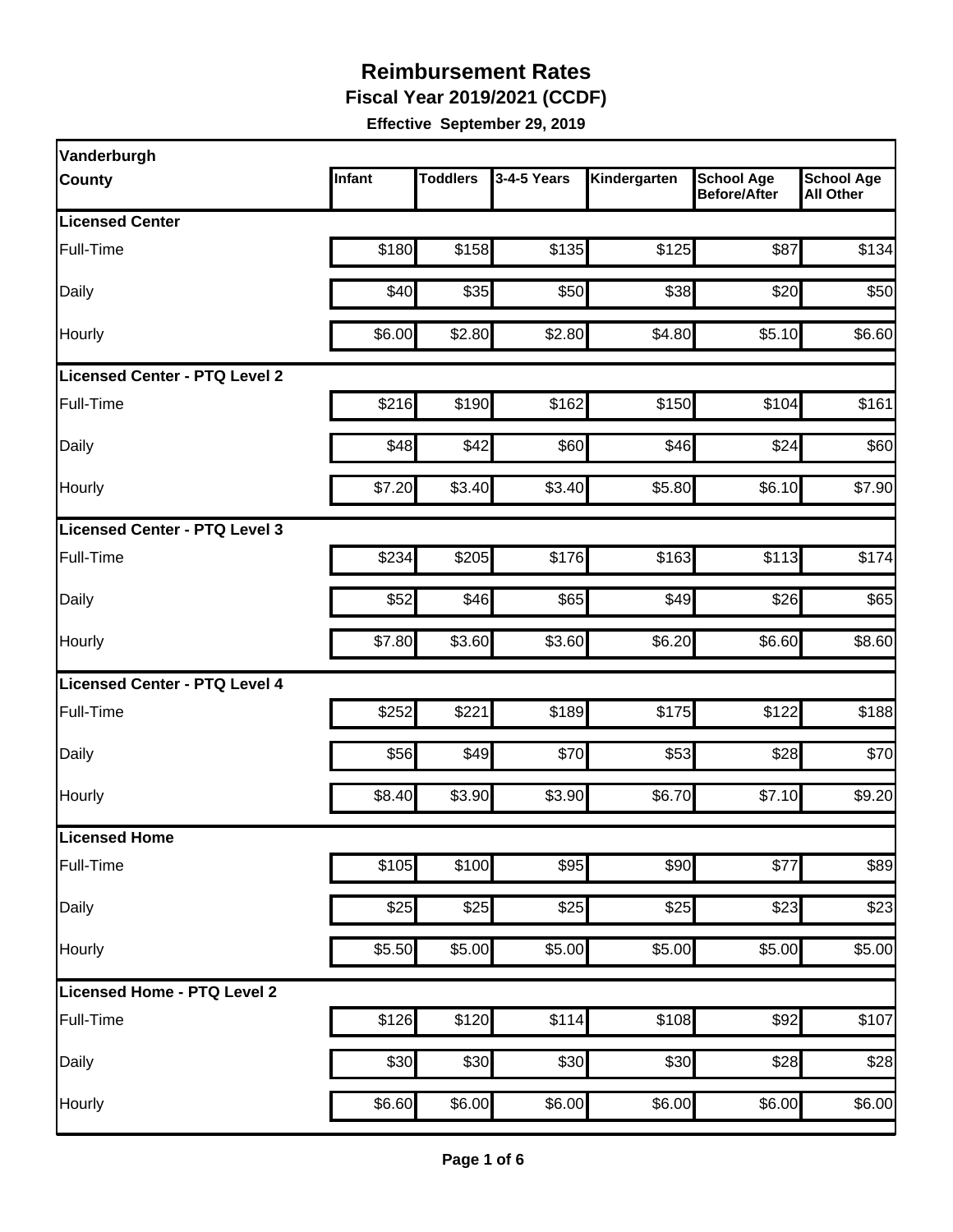**Fiscal Year 2019/2021 (CCDF)** 

| Vanderburgh                              |                   |                 |                    |              |                                          |                                       |
|------------------------------------------|-------------------|-----------------|--------------------|--------------|------------------------------------------|---------------------------------------|
| <b>County</b>                            | Infant            | <b>Toddlers</b> | 3-4-5 Years        | Kindergarten | <b>School Age</b><br><b>Before/After</b> | <b>School Age</b><br><b>All Other</b> |
| Licensed Home - PTQ Level 3              |                   |                 |                    |              |                                          |                                       |
| Full-Time                                | \$137             | \$130           | \$124              | \$117        | \$100                                    | \$116                                 |
| Daily                                    | \$33              | \$33            | \$33               | \$33         | \$30                                     | \$30                                  |
| Hourly                                   | \$7.20            | \$6.50          | \$6.50             | \$6.50       | \$6.50                                   | \$6.50                                |
| <b>Licensed Home - PTQ Level 4</b>       |                   |                 |                    |              |                                          |                                       |
| Full-Time                                | \$147             | \$140           | \$133              | \$126        | \$108                                    | \$125                                 |
| Daily                                    | \$35              | \$35            | \$35               | \$35         | \$32                                     | \$32                                  |
| Hourly                                   | \$7.70            | \$7.00          | \$7.00             | \$7.00       | \$7.00                                   | \$7.00                                |
| <b>Registered Ministry</b>               |                   |                 |                    |              |                                          |                                       |
| Full-Time                                | \$106             | \$90            | \$79               | \$76         | \$37                                     | \$76                                  |
| Daily                                    | \$20              | \$17            | \$17               | \$18         | \$10                                     | \$17                                  |
| Hourly                                   | \$2.10            | \$1.90          | \$2.10             | \$4.00       | \$5.10                                   | \$3.70                                |
| <b>Registered Ministry - PTQ Level 1</b> |                   |                 |                    |              |                                          |                                       |
| Full-Time                                | \$143             | \$124           | \$107              | \$101        | \$62                                     | \$105                                 |
| Daily                                    | \$30              | \$26            | \$34               | \$28         | \$15                                     | \$34                                  |
| Hourly                                   | \$4.10            | \$2.40          | \$2.50             | \$4.40       | \$5.10                                   | \$5.20                                |
| <b>Registered Ministry - PTQ Level 2</b> |                   |                 |                    |              |                                          |                                       |
| Full-Time                                | $\overline{$}216$ | \$190           | \$162              | \$150        | \$104                                    | \$161                                 |
| Daily                                    | \$48              | \$42]           | \$60               | \$46         | \$24                                     | \$60                                  |
| Hourly                                   | \$7.20            | \$3.40          | \$3.40             | \$5.80       | \$6.10                                   | \$7.90                                |
| <b>Registered Ministry - PTQ Level 3</b> |                   |                 |                    |              |                                          |                                       |
| Full-Time                                | \$234             | \$205           | \$176              | \$163        | \$113                                    | \$174                                 |
| Daily                                    | \$52              | \$46            | $\overline{$65}$   | \$49         | \$26                                     | \$65                                  |
| Hourly                                   | \$7.80            | \$3.60          | $\overline{$}3.60$ | \$6.20       | \$6.60                                   | \$8.60                                |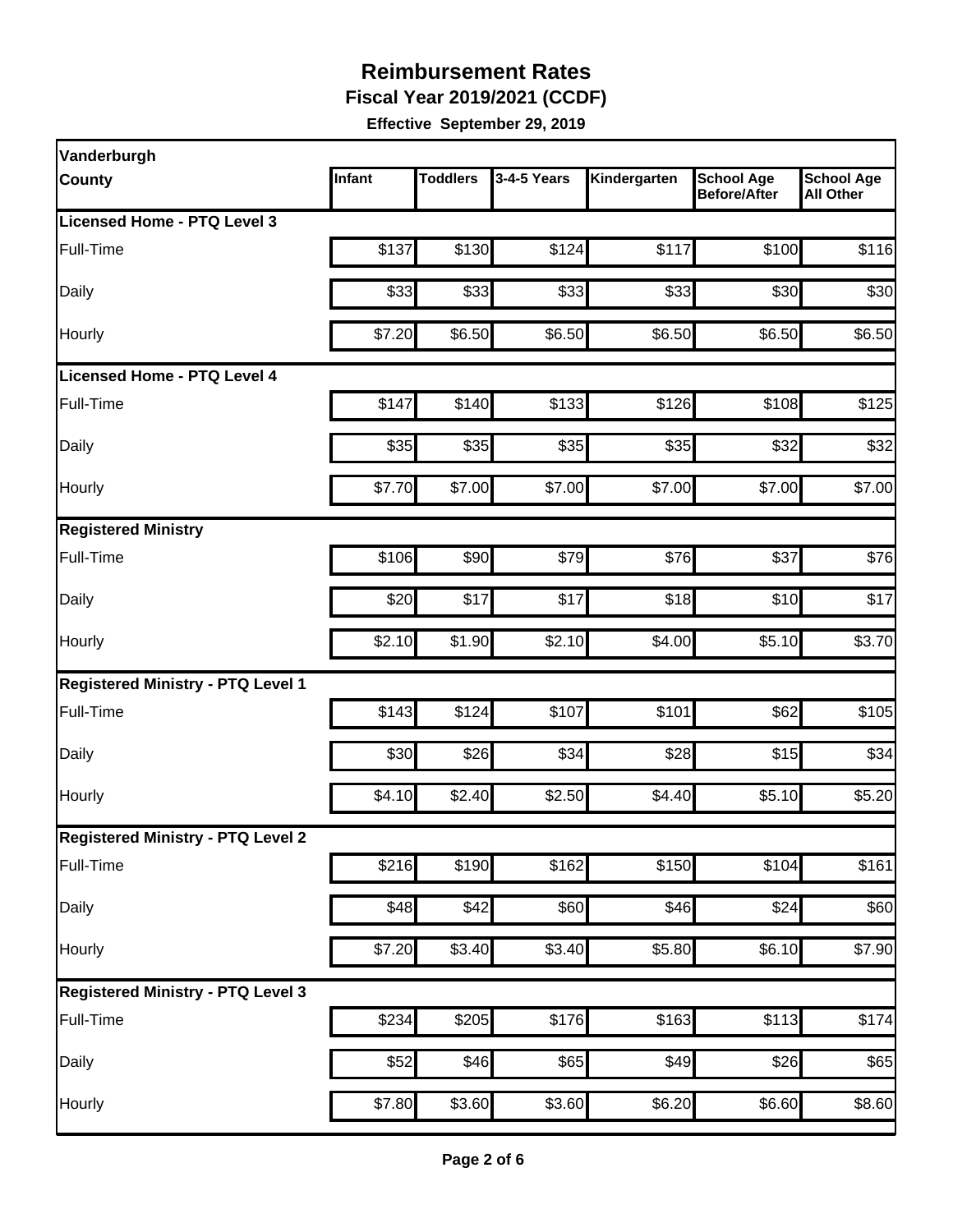**Fiscal Year 2019/2021 (CCDF)** 

| Vanderburgh                              |        |                 |             |              |                                          |                                       |  |
|------------------------------------------|--------|-----------------|-------------|--------------|------------------------------------------|---------------------------------------|--|
| <b>County</b>                            | Infant | <b>Toddlers</b> | 3-4-5 Years | Kindergarten | <b>School Age</b><br><b>Before/After</b> | <b>School Age</b><br><b>All Other</b> |  |
| <b>Registered Ministry - PTQ Level 4</b> |        |                 |             |              |                                          |                                       |  |
| Full-Time                                | \$252  | \$221           | \$189       | \$175        | \$122                                    | \$188                                 |  |
| Daily                                    | \$56   | \$49            | \$70        | \$53         | \$28                                     | \$70                                  |  |
| Hourly                                   | \$8.40 | \$3.90          | \$3.90      | \$6.70       | \$7.10                                   | \$9.20                                |  |
| <b>Exempt Center</b>                     |        |                 |             |              |                                          |                                       |  |
| Full-Time                                | \$106  | \$90            | \$79        | \$76         | \$37                                     | \$76                                  |  |
| Daily                                    | \$20   | \$17            | \$17        | \$18         | \$10                                     | \$17                                  |  |
| Hourly                                   | \$2.10 | \$1.90          | \$2.10      | \$4.00       | \$5.10                                   | \$3.70                                |  |
| <b>Accredited Exempt Center</b>          |        |                 |             |              |                                          |                                       |  |
| Full-Time                                | \$171  | \$153           | \$138       | \$138        | \$94                                     | \$133                                 |  |
| Daily                                    | \$35   | \$35            | \$55        | \$42         | \$22                                     | \$55                                  |  |
| Hourly                                   | \$6.60 | \$3.10          | \$3.10      | \$5.30       | \$5.60                                   | \$7.30                                |  |
| <b>Exempt Home</b>                       |        |                 |             |              |                                          |                                       |  |
| Full-Time                                | \$73   | \$73            | \$73        | \$67         | \$67                                     | \$70                                  |  |
| Daily                                    | \$17   | \$17            | \$17        | \$16         | \$15                                     | \$16                                  |  |
| Hourly                                   | \$3.40 | \$3.20          | \$3.20      | \$2.80       | \$2.80                                   | \$3.10                                |  |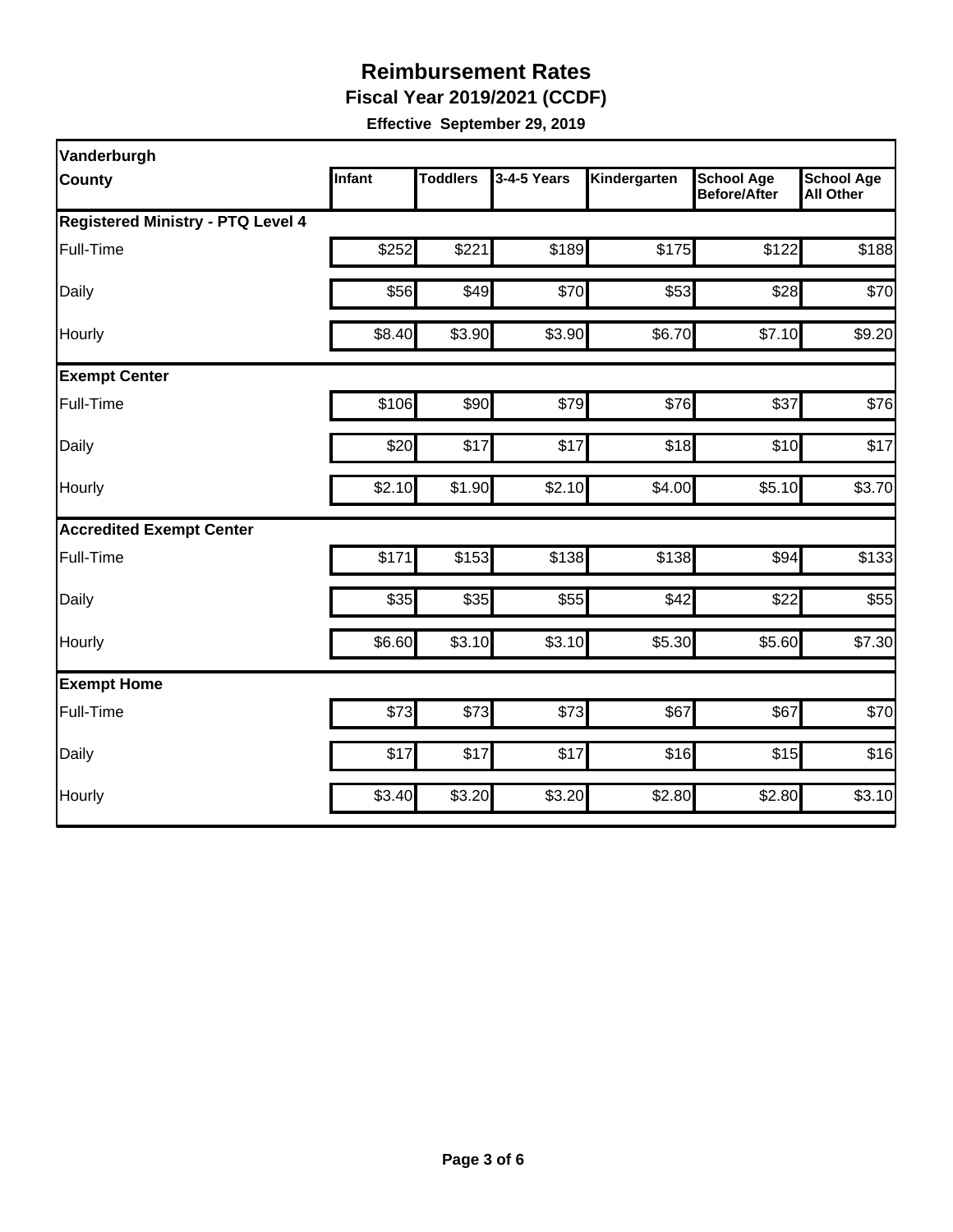#### **Reimbursement Rates School Year 2019/2021 (OMW Pre-K)**

| Infant<br><b>Toddlers</b><br>3-4-5 Years<br>Kindergarten<br><b>School Age</b><br><b>County</b><br><b>Before/After</b> | <b>School Age</b> |
|-----------------------------------------------------------------------------------------------------------------------|-------------------|
|                                                                                                                       | <b>All Other</b>  |
| Licensed Center - PTQ Level 3                                                                                         |                   |
| Full-Time<br>\$193.60                                                                                                 |                   |
| Daily                                                                                                                 |                   |
| Hourly                                                                                                                |                   |
| Licensed Center - PTQ Level 4                                                                                         |                   |
| \$207.90<br>Full-Time                                                                                                 |                   |
| Daily                                                                                                                 |                   |
| Hourly                                                                                                                |                   |
| Licensed Home - PTQ Level 3                                                                                           |                   |
| \$136.40<br>Full-Time                                                                                                 |                   |
| Daily                                                                                                                 |                   |
| Hourly                                                                                                                |                   |
| Licensed Home - PTQ Level 4                                                                                           |                   |
| \$146.30<br>Full-Time                                                                                                 |                   |
| Daily                                                                                                                 |                   |
| Hourly                                                                                                                |                   |
| VCP Ministry - PTQ Level 0                                                                                            |                   |
| \$86.90<br>Full-Time                                                                                                  |                   |
| Daily                                                                                                                 |                   |
| Hourly                                                                                                                |                   |
| VCP Ministry - PTQ Level 3                                                                                            |                   |
| \$193.60<br>Full-Time                                                                                                 |                   |
| Daily                                                                                                                 |                   |
| Hourly                                                                                                                |                   |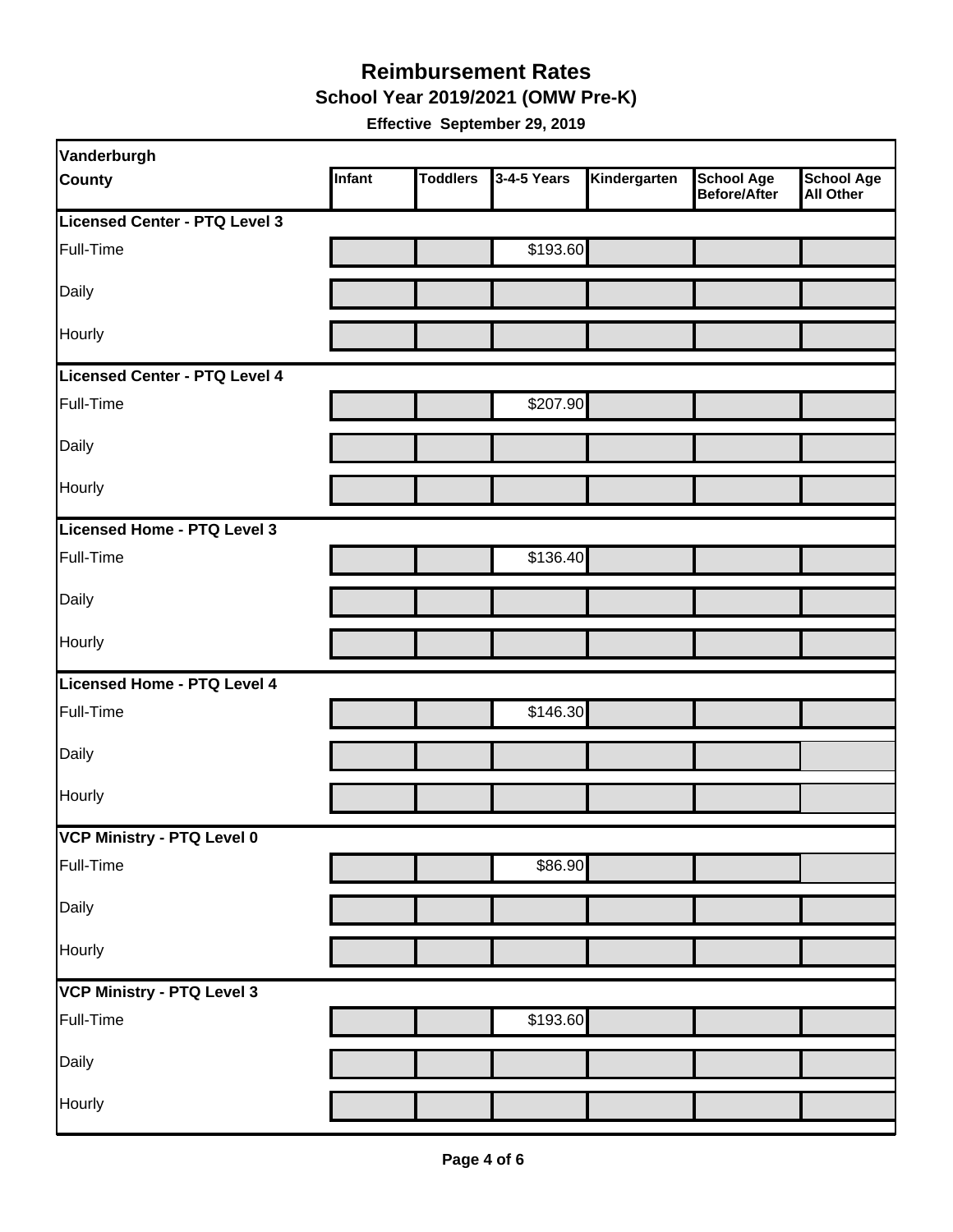**School Year 2019/2021 (OMW Pre-K)** 

| Vanderburgh                                    |        |                 |             |              |                                   |                                       |  |
|------------------------------------------------|--------|-----------------|-------------|--------------|-----------------------------------|---------------------------------------|--|
| <b>County</b>                                  | Infant | <b>Toddlers</b> | 3-4-5 Years | Kindergarten | <b>School Age</b><br>Before/After | <b>School Age</b><br><b>All Other</b> |  |
| <b>VCP Ministry - PTQ Level 4</b>              |        |                 |             |              |                                   |                                       |  |
| Full-Time                                      |        |                 | \$207.90    |              |                                   |                                       |  |
| Daily                                          |        |                 |             |              |                                   |                                       |  |
| Hourly                                         |        |                 |             |              |                                   |                                       |  |
| <b>Private Accredited School - PTQ Level 0</b> |        |                 |             |              |                                   |                                       |  |
| Full-Time                                      |        |                 | \$148.50    |              |                                   |                                       |  |
| Daily                                          |        |                 |             |              |                                   |                                       |  |
| Hourly                                         |        |                 |             |              |                                   |                                       |  |
| Private Accredited School - PTQ Level 1        |        |                 |             |              |                                   |                                       |  |
| Full-Time                                      |        |                 | \$148.50    |              |                                   |                                       |  |
| Daily                                          |        |                 |             |              |                                   |                                       |  |
| Hourly                                         |        |                 |             |              |                                   |                                       |  |
| <b>Private Accredited School - PTQ Level 2</b> |        |                 |             |              |                                   |                                       |  |
| Full-Time                                      |        |                 | \$178.20    |              |                                   |                                       |  |
| Daily                                          |        |                 |             |              |                                   |                                       |  |
| Hourly                                         |        |                 |             |              |                                   |                                       |  |
| <b>Private Accredited School - PTQ Level 3</b> |        |                 |             |              |                                   |                                       |  |
| Full-Time                                      |        |                 | \$193.60    |              |                                   |                                       |  |
| Daily                                          |        |                 |             |              |                                   |                                       |  |
| Hourly                                         |        |                 |             |              |                                   |                                       |  |
| Private Accredited School - PTQ Level 4        |        |                 |             |              |                                   |                                       |  |
| Full-Time                                      |        |                 | \$207.90    |              |                                   |                                       |  |
| Daily                                          |        |                 |             |              |                                   |                                       |  |
| Hourly                                         |        |                 |             |              |                                   |                                       |  |